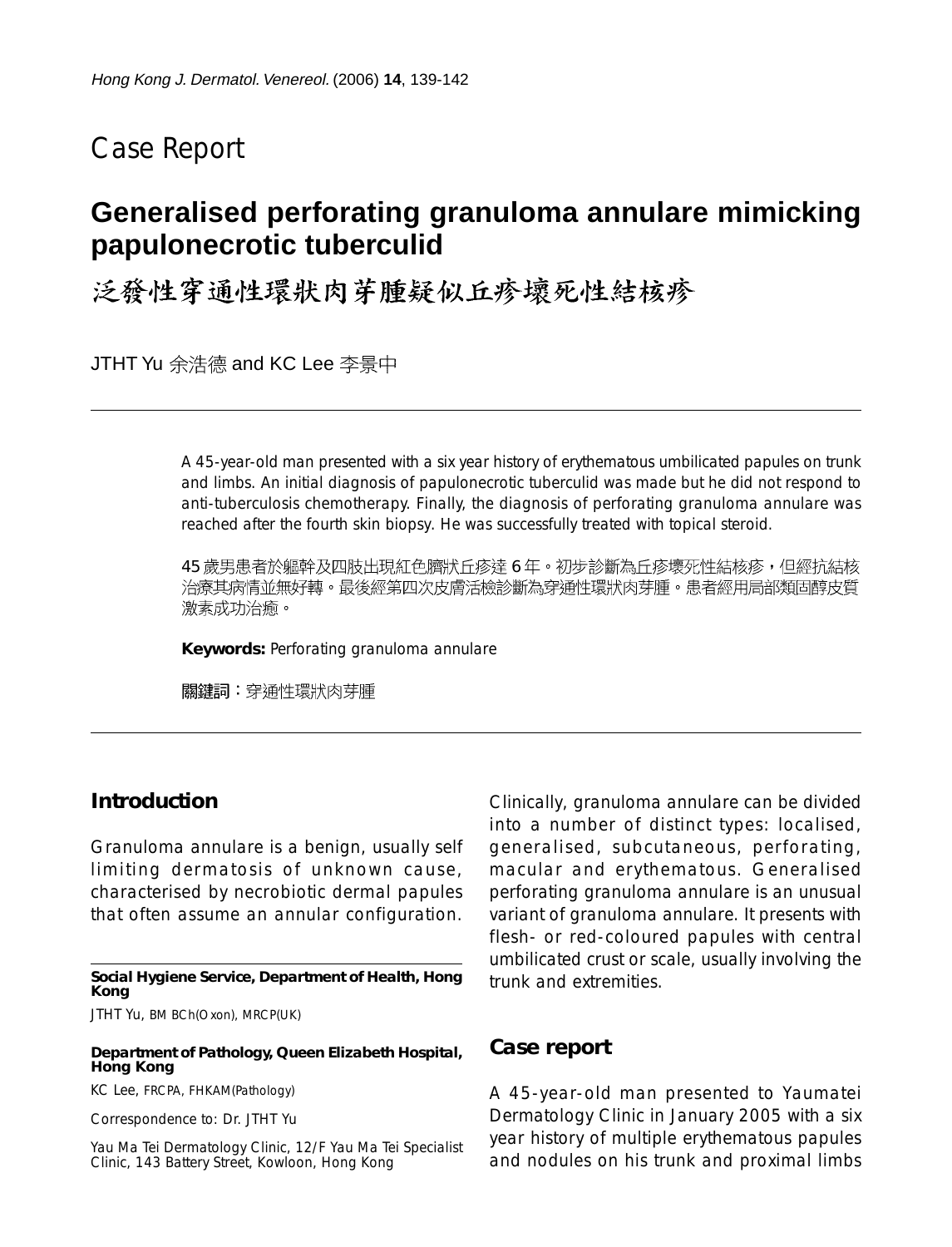but sparing his face and acral sites. These papules and nodules were only mildly pruritic and improved with sun exposure. He was a van driver and had no significant past medical history and did not smoke or drink alcohol. He had tried over-the-counter topical medications without any improvement and did not take any regular oral mediation.

Physical examination revealed multiple umbilicated erythematous papules and nodules with a necrotic crusted centre mainly over the trunk and proximal limbs sparing his face and acral sties (Figure 1). These lesions were polymorphous and were in different stages of evolution (Figure 2). There were no nail changes or regional lymphadenopathy. Differential diagnoses included pityriasis lichenoides et varioliformis acuta, lymphomatoid papulomatosis, perforating dermatosis, papulonecrotic tuberculid, eczema, sarcoidosis, granulomatous vasculitis and repeated insect bites.

Blood tests including complete blood picture, liver and renal function tests were within normal limits. Fasting glucose was 5.2 mmol/L. Chest radiograph showed fibrotic shadow at right middle zone and lower zone suggestive of healed pulmonary tuberculosis.

A skin biopsy was performed in February 2005 and it showed features suggestive of lichen nitidus but since this was inconsistent with the clinical picture, a second biopsy was taken in March 2005. The second biopsy showed a wedge-shape area of necrosis in the superficial dermis with granulomatous inflammation and occasional multinucleate giant cell. Ziehl-Neelsen stain for acid fast bacilli and Grocott-Stain for fungus were both negative. A histological diagnosis of papulonecrotic tuberculid was made initially.

As a result, the patient was put on isoniazid, rifampicin, pyrazinamide and ethambutol in April 2005 for a presumed diagnosis of cutaneous



**Figure 1.** Multiple erythematous papules and nodules with occasional crusted centre on chest.



**Figure 2.** Polymorphous erythematous papules and nodules in different stages of evolution.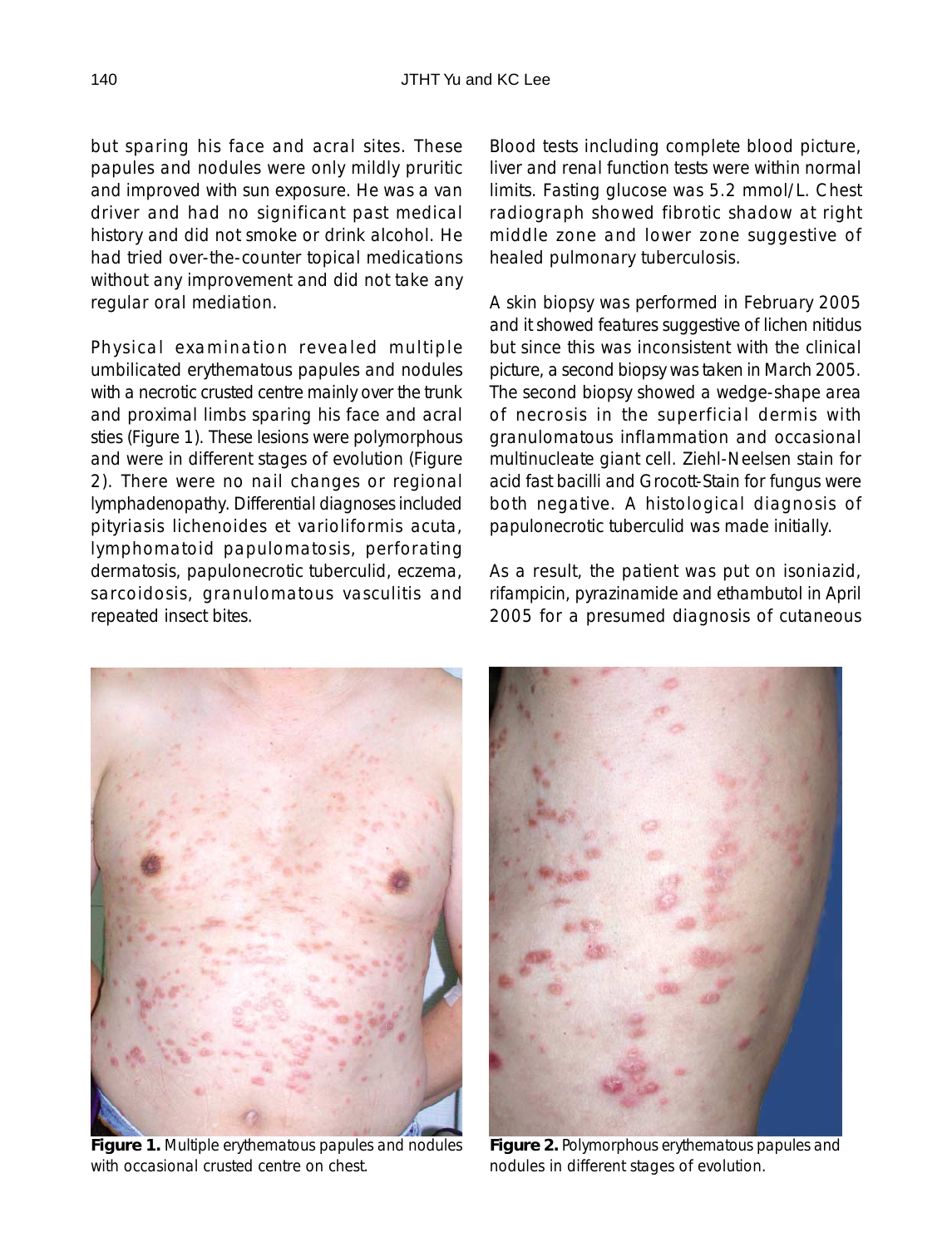tuberculosis. However, his skin condition did not improve and a third biopsy was taken in October 2005 which showed similar changes that was consistent with papulonecrotic tuberculid. Polymerase chain reaction for mycobacterium tuberculosis was performed and it was negative. Because of poor clinical response to antituberculosis chemotherapy, his treatment was stopped after nine months and a fourth biopsy was performed in April 2006.

The fourth biopsy showed a central nodule that consisted of keratin, serum, necrotic debris, degenerated collagen and neutrophils with transepidermal elimination (Figure 3). In the edge of the specimen, there was a small focus of necrobiotic granuloma with palisade of histiocytes around (Figure 4) and the overall histology was consistent with perforating granuloma annulare. He was put on topical 0.0125% flucinolone acetonide twice daily with good response.

## **Discussion**

Perforating granuloma annulare (PGA) is a rare subtype of granuloma annulare named in 1971 by Owens and Freeman, $1$  although probably Pinkus in 1934<sup>2</sup> and Civatte in 1952<sup>3</sup> presented cases that were compatible with PGA under the name of tuberculoulcerous forms of granuloma annulare. It is characterised histologically by necrobiotic areas surrounded by histocytes and lymphocytes with transepidermal elimination. PGA tends to appear in children and young adults and being more common in women. The localised form is located mainly in the upper limbs especially on the back of the hands. The generalised form occurs more frequently and present in the abdominal area, trunk and proximal limbs as seen in our patient. It is usually asymptomatic but 25% of patients report pruritus. The cause of PGA is unknown but ultraviolet light, insect bite, trauma, viral infection, thyroiditis, diabetes and vitamin D have been implicated<sup>4</sup> and some cases are associated with diabetes.5

Clinically, it usually appears as crops of redcoloured papules, sometimes with crusting, scaling and umbilication. Pustule-like papules are also seen and they correspond to the creamy, viscous material of degenerated collagen extruding through the epidermis. These lesions pass through four stages<sup>6</sup> of development: (Stage one) erythematous or skin colour papules which evolve into (Stage two) pustular-like lesions that exude thick, creamy, or clear, viscous material forming



**Figure 3.** There is a cup shape indentation on the epidermis with central crust containing degenerated collagen suggestive of a perforating process.



**Figure 4.** In the edge of the specimen, there is a small focus of necrobiotic granuloma with palisade of histiocytes around. Mucin stain shows slight increase in mucin in this area.